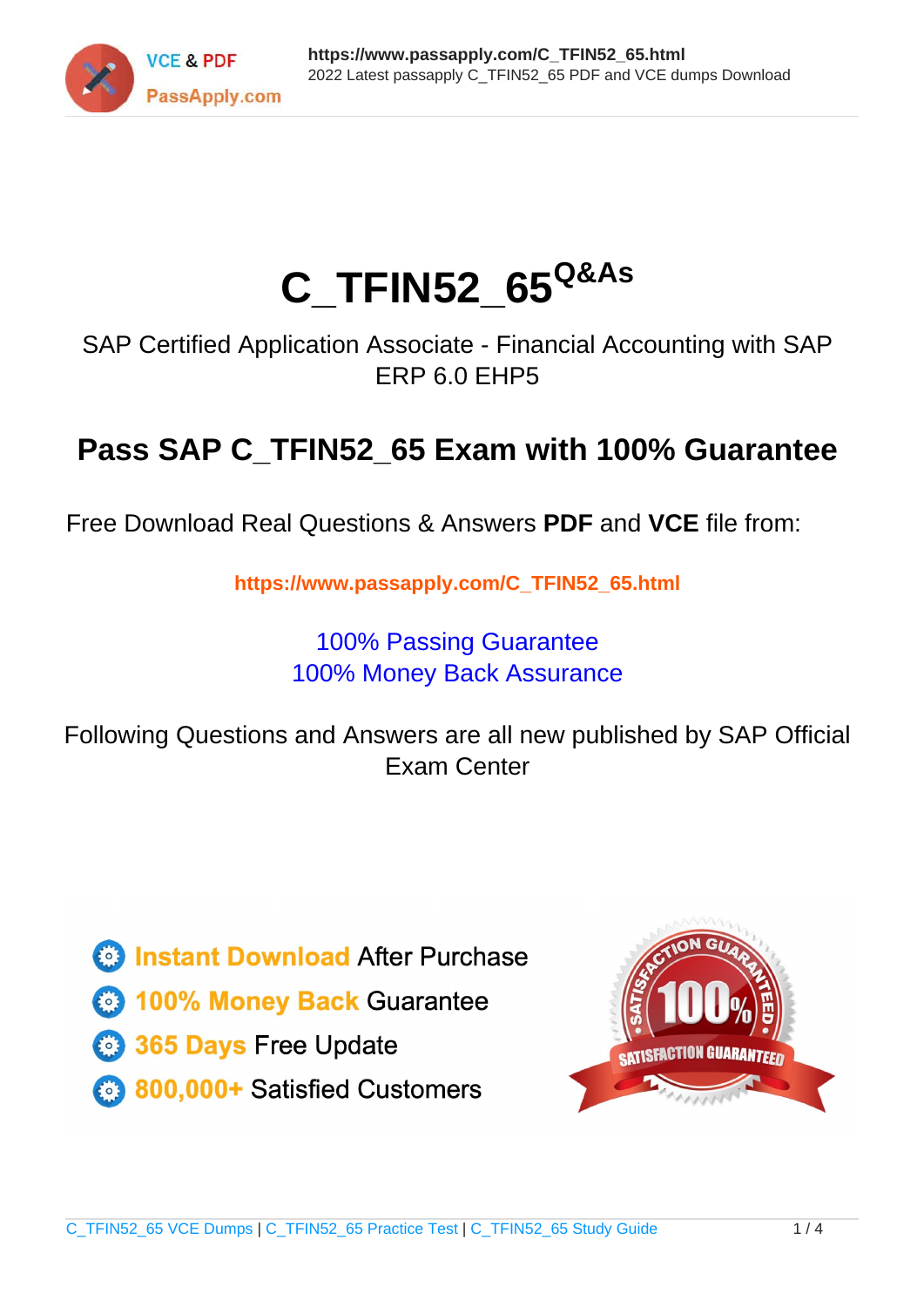

#### **QUESTION 1**

A customer wants to use segment reporting on balance sheet and P/L accounts.

Which functionality do you recommend?

- A. Profit Center Accounting
- B. Special Purpose Ledger
- C. Profitability Analysis
- D. New General Ledger Accounting

Correct Answer: D

#### **QUESTION 2**

During reorganization, two cost centers are merged, and all future postings should go to only one of them. If postings are made to the wrong cost center in future FI-postings, your customer wants to ensure that the wrong cost center is automatically replaced by the correct one.

What will you recommend?

- A. Define two substitutions for the Line Item call-up point.
- B. Define a substitution in FI with the wrong cost center as a prerequisite and the correct one as the substituted value.
- C. Create a user-specific program to substitute the wrong cost centers automatically overnight.
- D. Define a validation in CO to ensure that the functional area is filled in the cost center master.

Correct Answer: B

#### **QUESTION 3**

Which field of the line item will be filled automatically by the sort key field of a master record (G/L account, customer, or vendor)?

A. Number of the invoice to which the transaction belongs

- B. Amount in document currency
- C. Item text
- D. Assignment

Correct Answer: D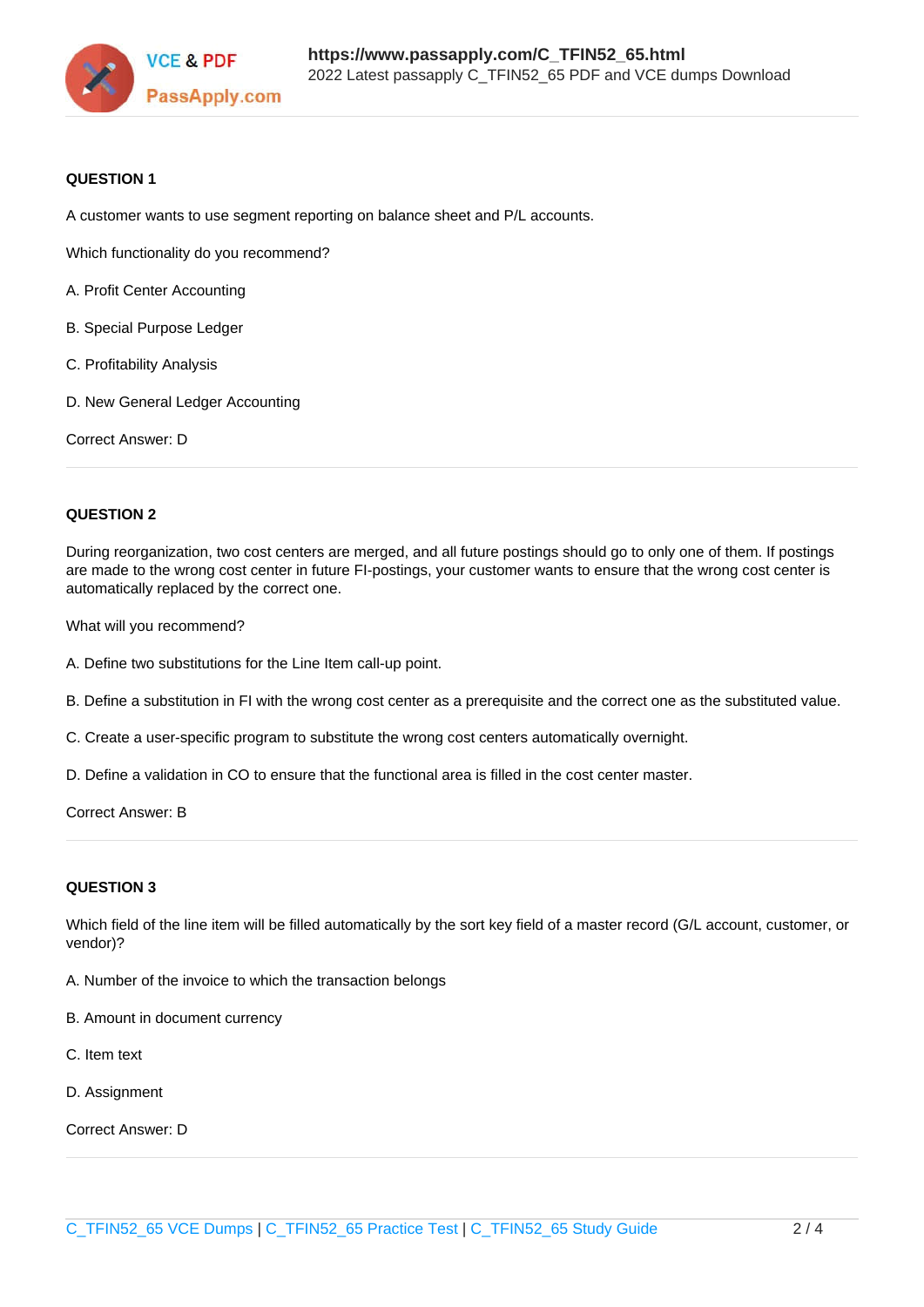

#### **QUESTION 4**

Which of the following activities will generate an FI document if real-time integration between CO and FI has been set up? (Choose two)

- A. A distribution between cost centers that reside in two different controlling areas
- B. An assessment between cost centers that belong to two different company codes
- C. A subsequent change of a segment in a CO document
- D. An assessment between cost centers in one company code with different functional areas
- E. A test run of the settlement run of an asset under construction to a G/L account

Correct Answer: BD

#### **QUESTION 5**

What are the prerequisites for posting a vendor invoice in Financial Accounting? (Choose two)

- A. Create a company code segment in the vendor master.
- B. Activate and configure the document splitting function.
- C. Set up a number range for vendor invoices.
- D. Create a purchasing organization segment in the vendor master.

Correct Answer: AC

[C\\_TFIN52\\_65 VCE Dumps](https://www.passapply.com/C_TFIN52_65.html) [C\\_TFIN52\\_65 Practice Test](https://www.passapply.com/C_TFIN52_65.html) [C\\_TFIN52\\_65 Study Guide](https://www.passapply.com/C_TFIN52_65.html)